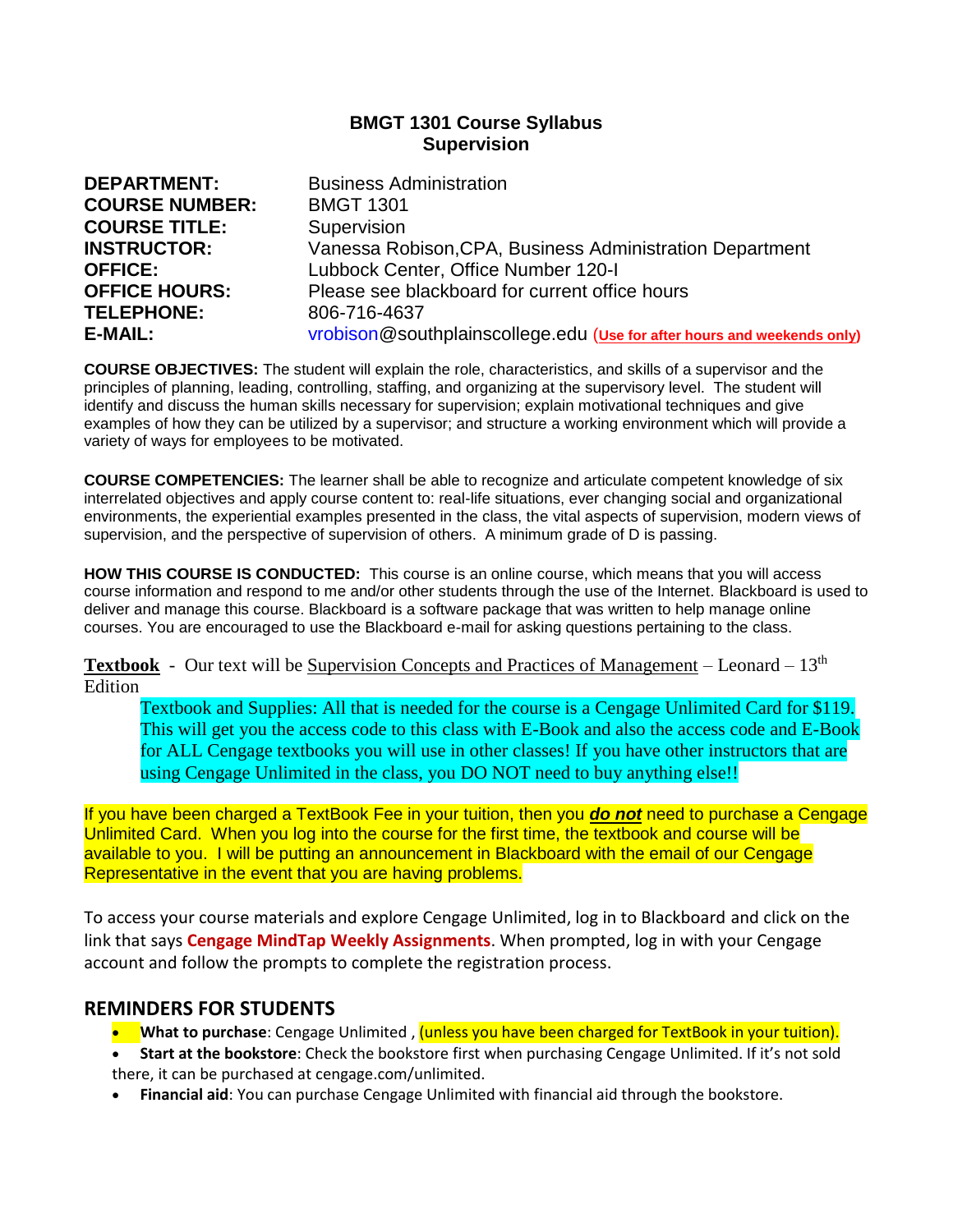**Print books: For every Cengage digital course activation** 

(i.e. *MindTap*, *WebAssign*, *OWL*, *SAM*, *CengageNOWv2*, etc.) within Cengage Unlimited, you will be offered a print rental— pay just \$7.99 + free shipping. Print rentals can be redeemed only within Cengage Unlimited and shipped direct to you.

## • *Additional Registration/Purchasing Support*

Should you need additional guidance, please visit cengage.com

**LOGGING INTO COURSE:** Under no circumstances are you allowed to give your User ID and/or password to anyone. If someone, besides you, is logging into this course, I will drop you immediately with an 'F', regardless of the reason.

**COMPUTER REQUIREMENTS:** I do not recommend any particular brand of computer. It is the responsibility of the student to make sure that they have the necessary computer resources and skills to take this class. Students are not required to purchase their own computer, but must have frequent regular access to one that meets specifications. There are computer labs available for student use on our Levelland, Lubbock Center, and Reese Center campuses.

Go to this link for a very detailed description of all the technical requirements:

<http://www.southplainscollege.edu/instructional-technology/students/System.php>

PLEASE make sure your computer is protected with current anti-virus software and spyware removal and prevention software. Most PC's have Microsoft Office (Word, Excel, Access, PowerPoint, etc.), but if you do not have Office on your computer I would recommend the following website. As a student, you can get Office 365 for free.

### **Check Your Internet Access**

The computer you are using must be able to connect to the Internet and allow you to browse the World Wide Web. E-mail access is required to communicate with your instructor. Please go through the Check Browser options when you first access your online course in Blackboard.

### **To be able to participate in this online course, a student needs to have the following abilities:**

- □ Typing and word processing skills.
- $\Box$  Know basic functionality of a computer and how to do basic troubleshooting.
- □ Know how to connect to the Internet.
- $\Box$  Know basics of how the Internet works and how to search and conduct research using the Internet.
- $\Box$  Know how to attach and open documents in an e-mail message.
- $\Box$  Have basic file management skills.
- $\Box$  Know how to save and delete documents.

**ATTENDANCE POLICY:** Even though this is an online class, students still have to access the course on a regular basis. *Minimum log in for the course is at least two (2) days per week.* **I can see every single time you log on and I can see the total time logged on for each visit. Cengage is very sophisticated software.**  The Blackboard software used to manage this online course tracks student logins, tracking when and where the student has been in the course. Accessing this course on a regular basis is extremely important in order to meet the objectives of this course. Ideally, students should daily check the semester schedule, email/messages, and also check for announcements and fellow student discussions. This course is not 100% self-paced—there are deadlines. You will feel more at ease with the materials if you stay in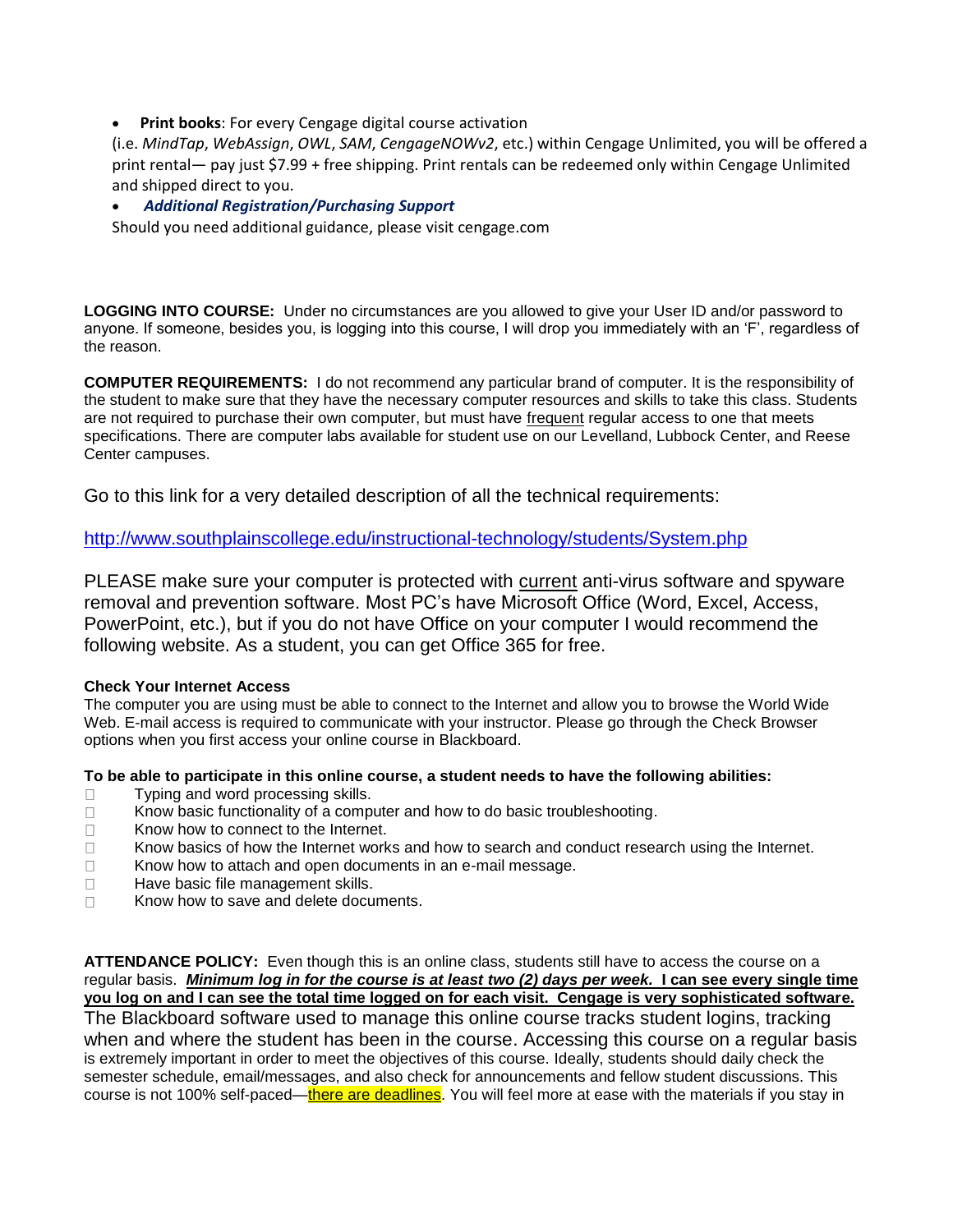touch with what is going on. This course is 3 semester credit hours. For this reason, you should set aside a minimum of 6 hours per week to work on this course. One of the very first things you should do is set aside time each week to work on the class. It is very easy to put off attendance in an online course.

*YOU will be responsible for dropping the class if you are failing the class and do not want an "F" on your transcript. I will not drop anyone from the course even if you stop coming or stop logging into Blackboard and fail to complete assignments. A grade will be reported at the end of the semester based on the points that you earn. It is your SOLE RESPONSIBILITY to drop yourself from this course for any reason, whether that be because you are failing, too far behind to catch up, illness, no time to complete, etc!!*

**RESPONSE TIMES:** You should expect responses from me within 48 hours to emails sent using Blackboard email. If you haven't received a response within that time, communicate to me again either through email and/or telephone. It is possible your initial communication had not been received. I will not guarantee a response to email during SPC scheduled school holidays or on weekends.

## **COURSE WORK EVALUATION:**

Course Schedule and Point Allocation will be posted in Blackboard.

A minimum grade of "D" is required to pass BMGT 1301.

Your grade for this course will be based on your performance in the following areas. You receive points in the following areas. Please see the Course Schedule and Point Allocation document on Blackboard to determine total points required for a specific course grade.

- Introduction/Syllabus summary
- Cengage MindTap Homework/Weekly Chapter Assignments and Video Case Study Questions
- Exams
- Final Exam (optional if you are happy with your accumulated points without taking the final exam)

**ASSIGNMENT POLICY/MATERIALS REQUIREMENTS:** It is extremely important to have read assigned online course content, the chapters in the textbook, and/or Internet readings prior to completing assignments. You should also find the resources in each Learning Module within Blackboard for each chapter helpful. Assignments will be given throughout the semester (see calendar link in Blackboard) and will be discussed using various communication tools.

### **All completed weekly chapter homework assignments will automatically be submitted through**  *CengageNow.*

**All assignments are due by 11:55 p.m. on the date posted on the course schedule/calendar. LATE WORK/ASSIGNMENTS WILL RECEIVE A 10% PENALTY. THAT'S A MINIMUM OF A LETTER GRADE! HOWEVER, FAILURE TO LOG IN EVERY WEEK CAN RESULT IN GETTING DROPPED!! Discussion of Assignments:**

### **Introduction/Syllabus Assignment**

Post your introduction and syllabus statement in the **Discussion** tool forum in Blackboard (under Course Content to the left). In the discussion forum, post in the topic "your introduction." In the subject line put your name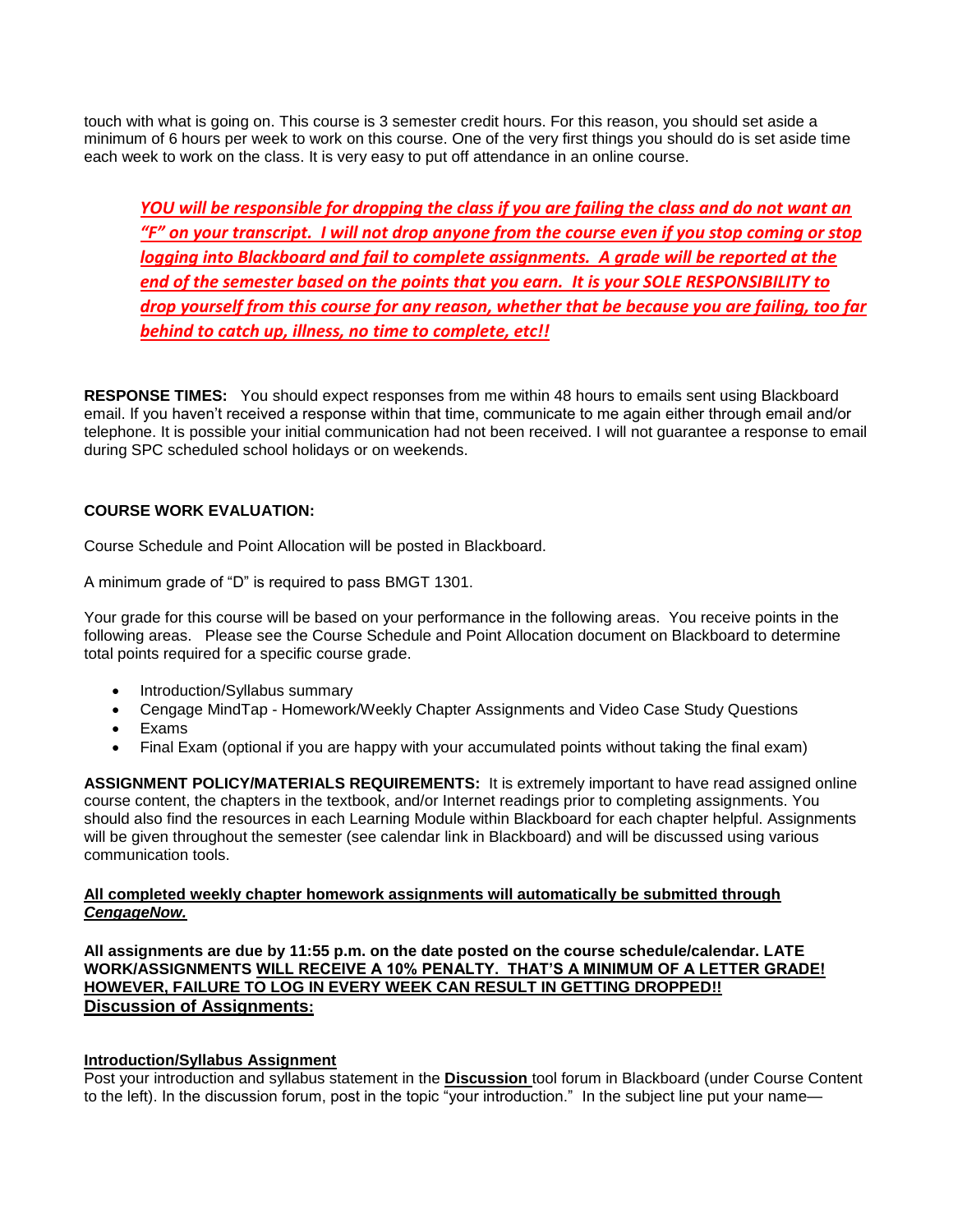example, "John Doe's Introduction/Syllabus Statement." Please include the following in this assignment. You will "create a new thread" to begin the process. This assignment will be keyed in the body of the message window, please feel free to say hello to your fellow classmates if you wish, and discuss anything that you might have in common.

- Name
- **Major**
- Spare time activities (or if you had spare time, what would you do?)
- Favorite class so far and why
- Least favorite class so far and why
- Business or work area interests or career goals
- **Syllabus Summary:** In addition to your introduction, include an approximate one-page summary of the syllabus. Do not include obvious statements such as my name, course number etc. Include points that you deem are important to help you complete the course successfully. *At the end of your summary, please state that you agree to the syllabus guidelines and "sign". Blackboard will date it when you submit it.*

#### **Homework Assignments/Chapter Discussion Questions etc. --Submitted in Cengage MindTap**

Weekly homework in Cengage will be outlined in the semester schedule. Please pay close attention to your semester schedule and the Cengage schedule for due dates etc.

**Exams : Exams (not including comprehensive final exam) covering 4-6 chapters each over the major areas of study related to business listed under the course outline below plus the comprehensive final exam. You will be able to click on the exam link and select the exam as soon as it is made available. When you begin the exam, you will have 1 hour and 15 minutes (75 minutes) to complete and submit the exam.**

Cengage will not allow printing of the exams when accessed. You will only be able to access the test once and you must take the test in one sitting—you will not be able to save and come back later to the test! It will be very important for you to visit the Semester Schedule in Blackboard to see when exams are scheduled. \*\*\*

The **final exam** will be **comprehensive**. If you are satisfied with your points/grade without taking the final, then you can choose to 'skip' the final exam. Course grade is based on points you accumulate through completion of course activities.

**COURSE OUTLINE:** These are the major areas of study that will comprise the chapters covered:

- I. Supervisory Management Overview
- II. Supervisory Essentials
- III. Planning and Organizing
- IV. Staffing
- V. Leading
- VI. Controlling

### **GENERAL SPC INFORMATION:**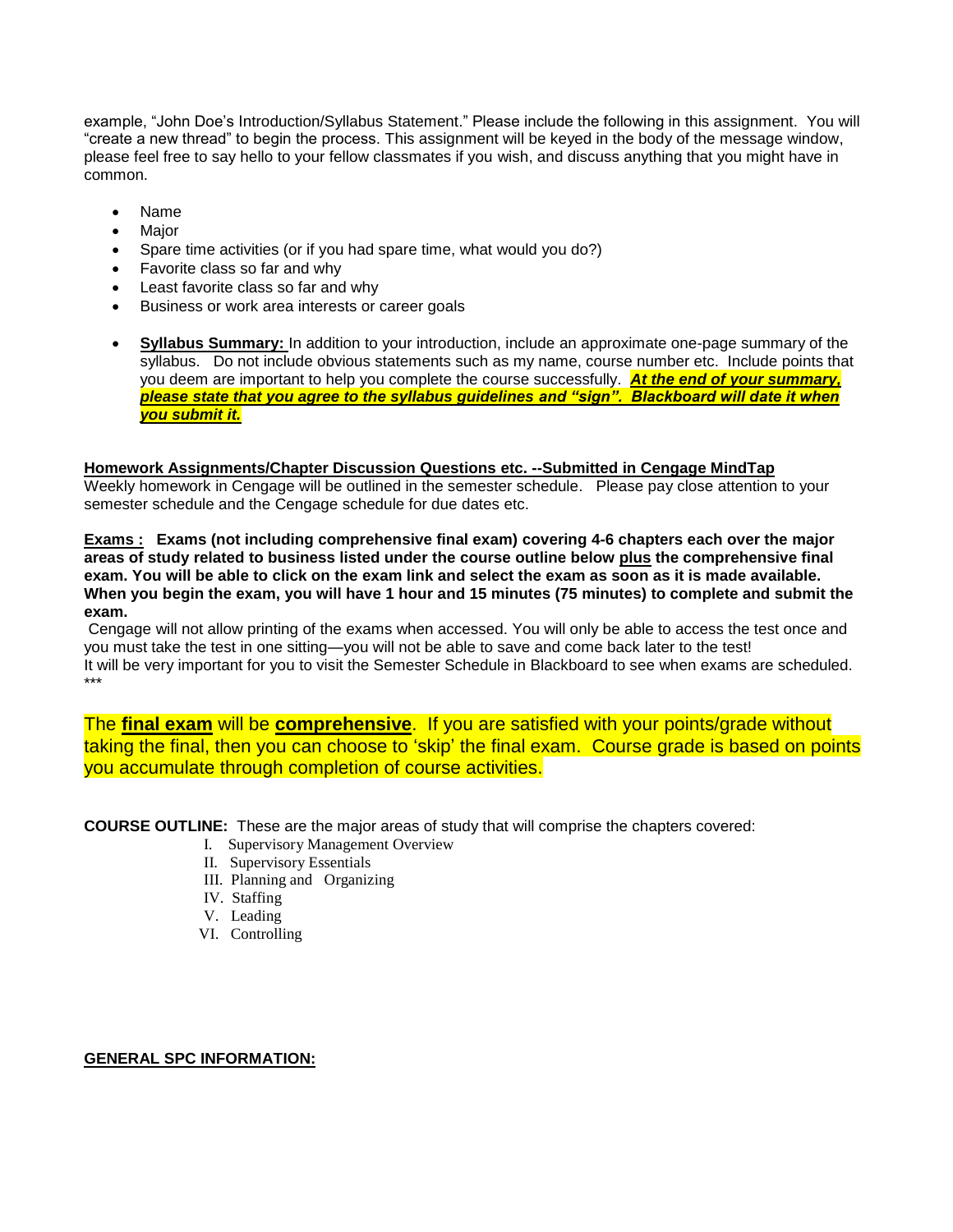**COMPUTER LABS**: There are several computer labs with the locations, and hours of operation below. You will need to present your SPC student ID at some of these locations.

- Levelland campus: Technology Center, Monday Thursday from 8 a.m. to 9 p.m. and Friday from 8 a.m. to 4 p.m.
- Reese campus library: Building 8, Monday Thursday from 8 a.m. to 8 p.m. and Friday from 8 a.m. to 4 p.m.
- Reese campus: Building 8, Room 827. This lab is available first for students enrolled in computer classes then students enrolled in other courses. Hours will be posted on the door.
- Lubbock Center: Monday Thursday from 8 a.m. to 7 p.m. and Friday from 8 a.m. to 4 p.m.

**TECHNICAL PROBLEMS/SUPPORT:** E-mail [blackboard@southplainscollege.edu](mailto:blackboard@southplainscollege.edu) is your first contact with technical problems related to the Blackboard program. I am your contact with *content issues* for the course. Please remember that it is your responsibility to have a backup plan if your computer goes down. Please have this plan in place now and do not wait until it is a crisis situation. If you lose your assignments due to bad flash drives, computer crash, or your dog ate your homework, there is nothing I can do about it. THIS IS YOUR WARNING TO HAVE A BACKUP PLAN IN PLACE.

### **PLEASE DO NOT WAIT UNTIL THE LAST MINUTE TO TURN ASSIGNMENTS IN OR YOU MAY HAVE**

**PROBLEMS!** Remember the saying "**TECHNOLOGY HAPPENS**"! It is strongly recommended to work on and submit assignments early before the date due. If an assignment is due and you are not able to access the Internet because the SPC server is down (which rarely happens), you have several options available:

- 1. Cengage will not be affected if Blackboard is down, so go ahead and complete your work in Cengage.
- 2. If you have to email me attachments and Blackboard is down, you can email them to my SPC email (only in an emergency!) at lwgregory@southplainscollege.edu

Use these options only as a last resort. If you must use one of these options, email and call me to let me know.

**SPECIAL SERVICES** - Students with disabilities, including but not limited to physical, psychiatric, or learning disabilities, who wish to request accommodations in this class should notify the Disability Services Office early in the semester so that the appropriate arrangements may be made. In accordance with federal law, a student requesting accommodations must provide acceptable documentation of his/her disability to the Disability Services Office. For more information, call or visit the Disability Services Office at Levelland (Student Health & Wellness Office) 806-716-2577, Reese Center (Building 8) 806-716-4675, or Plainview Center (Main Office) 806-716-4302 or 806-296-9611.

**STUDENT CONDUCT:** Expected student conduct is as outlined in the SPC catalog. Please note that this is an online environment and others will see your responses to questions. Please do not post any pictures or data that others may find offensive.

**ACADEMIC INTEGRITY:** It is the aim of the faculty of South Plains College to foster a spirit of complete honesty and a high standard of integrity. The attempt of any student to present their own work, which he or she has not honestly performed, is regarded as a most serious offense and renders the offender liable to serious consequences, possibly suspension. Students should refer to the SPC General Catalog policy regarding consequences for cheating and plagiarism and for events defined as cheating and plagiarism (see "Academic Integrity" as well as "Student Conduct" sections in college catalog).

**Nondiscrimination Policy:** South Plains College does not discriminate on the basis of race, color, national origin, sex, disability or age in its programs and activities. The following person has been designated to handle inquiries regarding the non-discrimination policies: Vice President for Student Affairs, South Plains College, 1401 College Avenue, Box 5, Levelland, TX 79336. Phone number 806-716-2360.

**Title IX Pregnancy Accommodations Statement** If you are pregnant, or have given birth within six months, Under Title IX you have a right to reasonable accommodations to help continue your education.